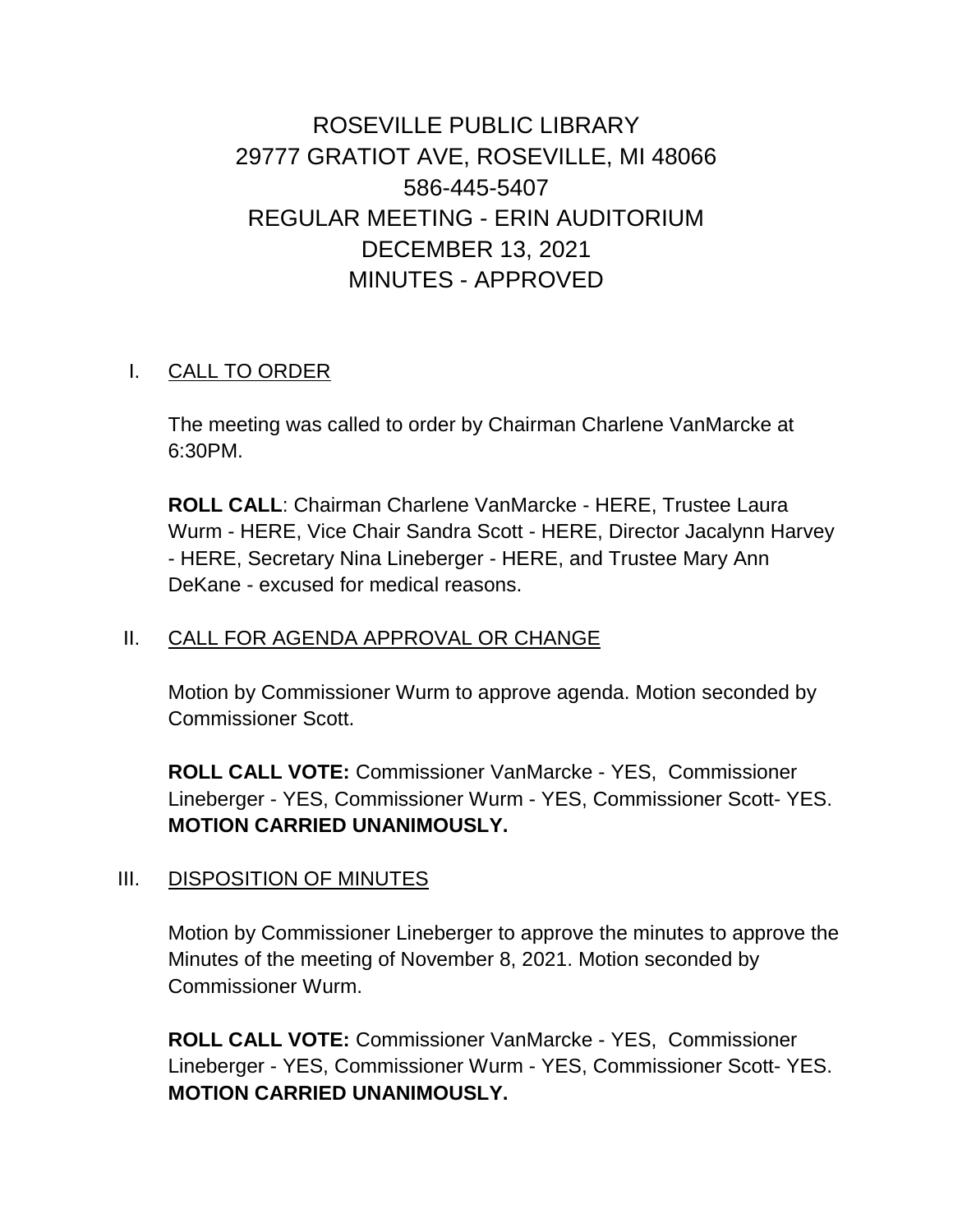#### IV. HEARING OF THE PUBLIC

The hearings of the public are designated. The hearing of the public will be for any library business. Upon addressing the Commission, please state your name and address. Address the Chair. You are welcome to direct questions, input information and/or express opinions to the Commission. Anyone using inappropriate or threatening language will be called out of order, and will correct their language or end their comments. Limit your remarks to three (3) minutes. If time permits, we may allow you one additional time period to provide new information or answer questions from the Trustees. Anyone not adhering to these rules will be called out of order by the Chair.

# V. REPORT OF COMMITTEES OR THE DIRECTOR

- 1. Director's Report
	- a. The library will be closed December 23-26 and December 30- January 2.
	- b. There is a minimum wage increase in Michigan on January 1, 2022. It is going up to \$9.87/hour. This will not affect any library staff as they make \$12.00/hour minimum.
	- c. Half of the computer order arrived, primarily for the public area and a few staff computers. They will be installed on December 15. The library orders new computers every 4 years to make sure there are warranties on all devices.
	- d. The Friends of the Library donated money for a free paperback for kids at the Roseville Christmas tree lighting. 100 out of 300 books were given away.
	- e. FosterSwift, the library attorney, has sent their annual rate increase letter. It will be going up to \$225.00/hour, effective 02/01/2022. They mostly handle labor and policy issues for us.
	- f. An upset resident has reported the library to the state for locking the front door permanently.
- 2. Donations Report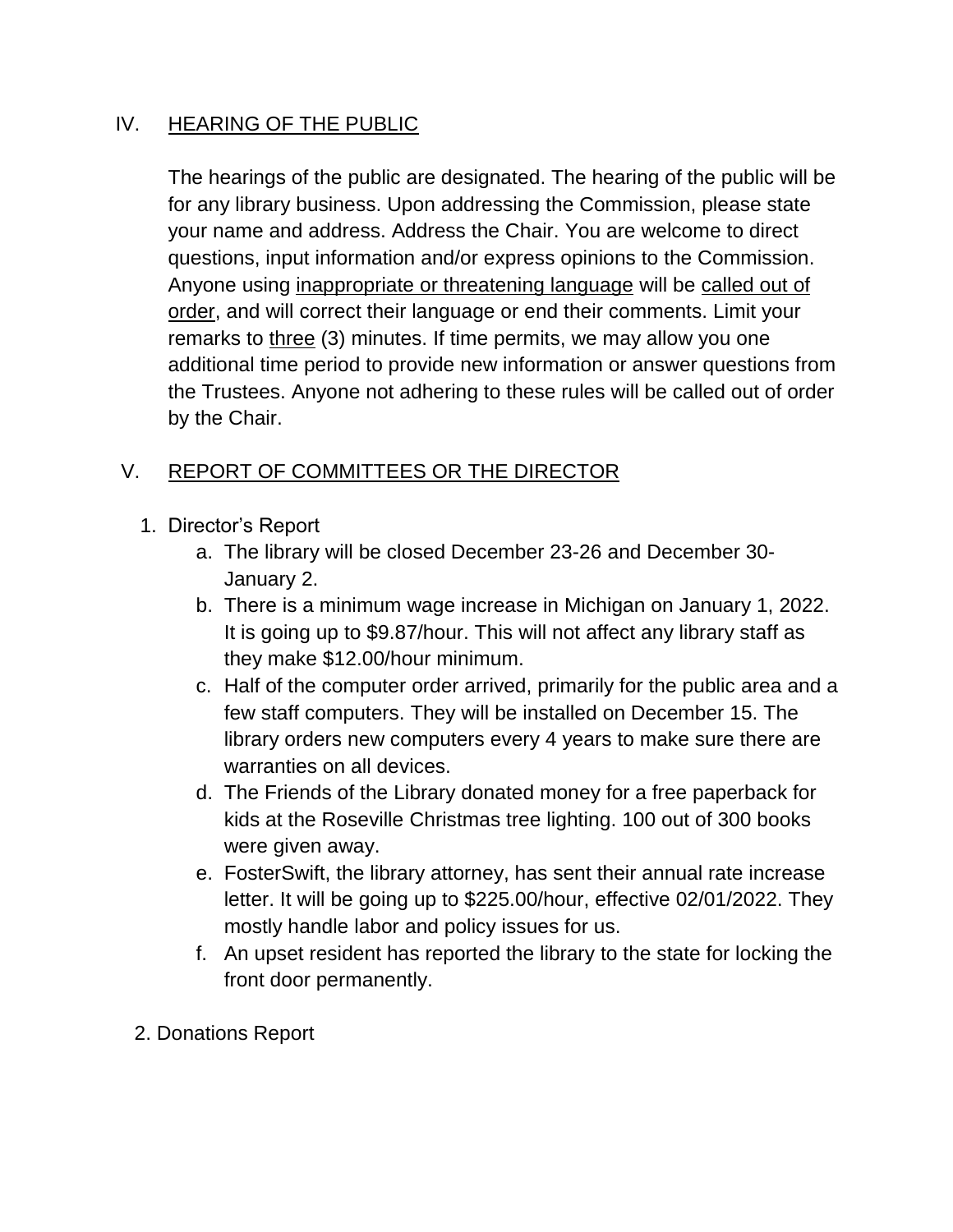- 3. Library Statistics
	- a. Everything is up but programs. More people in the building.
- 4. Library Programs, Services, and collections
	- a. Director Harvey has begun asking full time staff for monthly memos detailing notable library updates. These include:
	- b. Nora Montgomery attended an ALA webinar on Transforming Senior Services and Outreach. Jason Novetsky and Tracy Wilson attended a Library of Michigan webinar on the Law and Virtual Programming.
	- c. Librarians are finalizing plans for January April programming. Some upcoming programs include an open craft night, a vegetable gardening program, a small monthly computer class, and a winter reading program that would start January 17 and run six weeks.
	- d. With the addition of four new clerical staff, the Circulation Department has been able to resume several projects: removing redundant information from cardholder accounts to free up space in shared database and digitizing library card applications dating from 2000 - 2015.
	- e. There is a new Jane Austen display located near the main entrance and the library has been decorated for the holiday season.
	- f. November was the Roseville Public Library and Shelby Township's turn to handle Overdrive support.
	- g. The library is doing some Elf on the Shelf Facebook posts and discussing how to make social media posts more interesting/eyecatching.
	- h. Jason Novetsky has reached out to RCS to find ways to share information with the high school via morning announcements, the school paper, etc.
	- i. Amanda Pfister attended the Storytimes for Everyone webinar.
- 5. Budget and Bills

The library is slightly over-budget on supplies and postage.

Commissioner Wurm motioned to accept bills. Supported by Commissioner Lineberger.

**ROLL CALL VOTE:** Commissioner VanMarcke - YES, Commissioner Lineberger - YES, Commissioner Wurm - YES, Commissioner Scott- YES.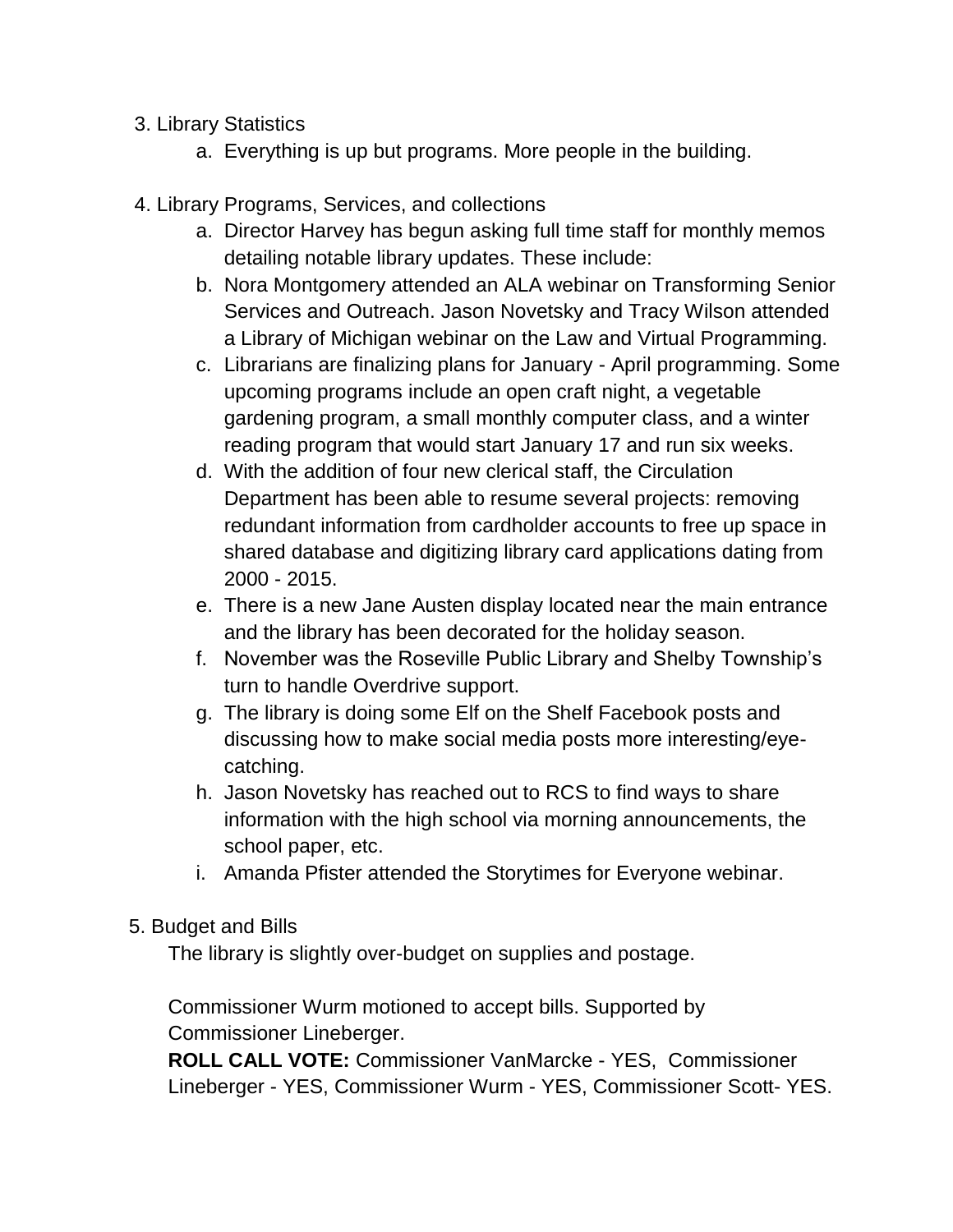## **MOTION CARRIED UNANIMOUSLY.**

#### VI. SUBURBAN LIBRARY COOPERATIVE

- a. The library is going to apply for a grant through the co-op for \$1000.00 for early literacy kits.
- b. More and more libraries are going towards independence. The library is looking into managing its own investment pool.

#### VII. COMMUNICATIONS

No Communications.

### VIII. UNFINISHED BUSINESS

- 1. Personnel
	- a. The three newest clerks are doing well.
	- b. The posting to replace the youth services intern was sent to the City Manager's office to be posted online. In the meantime, Tracy Wilson is assisting with covering both the adult and youth areas.
	- c. The library will need to visit hourly wages during the budget prep period.
- 2. Building and Grounds
	- a. The bases of the columns under the canopy have been repaired and painted.
	- b. A new bike rack has been ordered.
	- c. The entrance to the library has been decorated with porch pots, a wreath, and Christmas lights.
- 3. Collection Development Policy and Request for Reconsideration Form
	- a. Proposed policy has been sent to Anne Seurnyk as of November 15 with no contact yet.
	- b. Director Harvey is checking lists regarding book challenges from the Library of Michigan.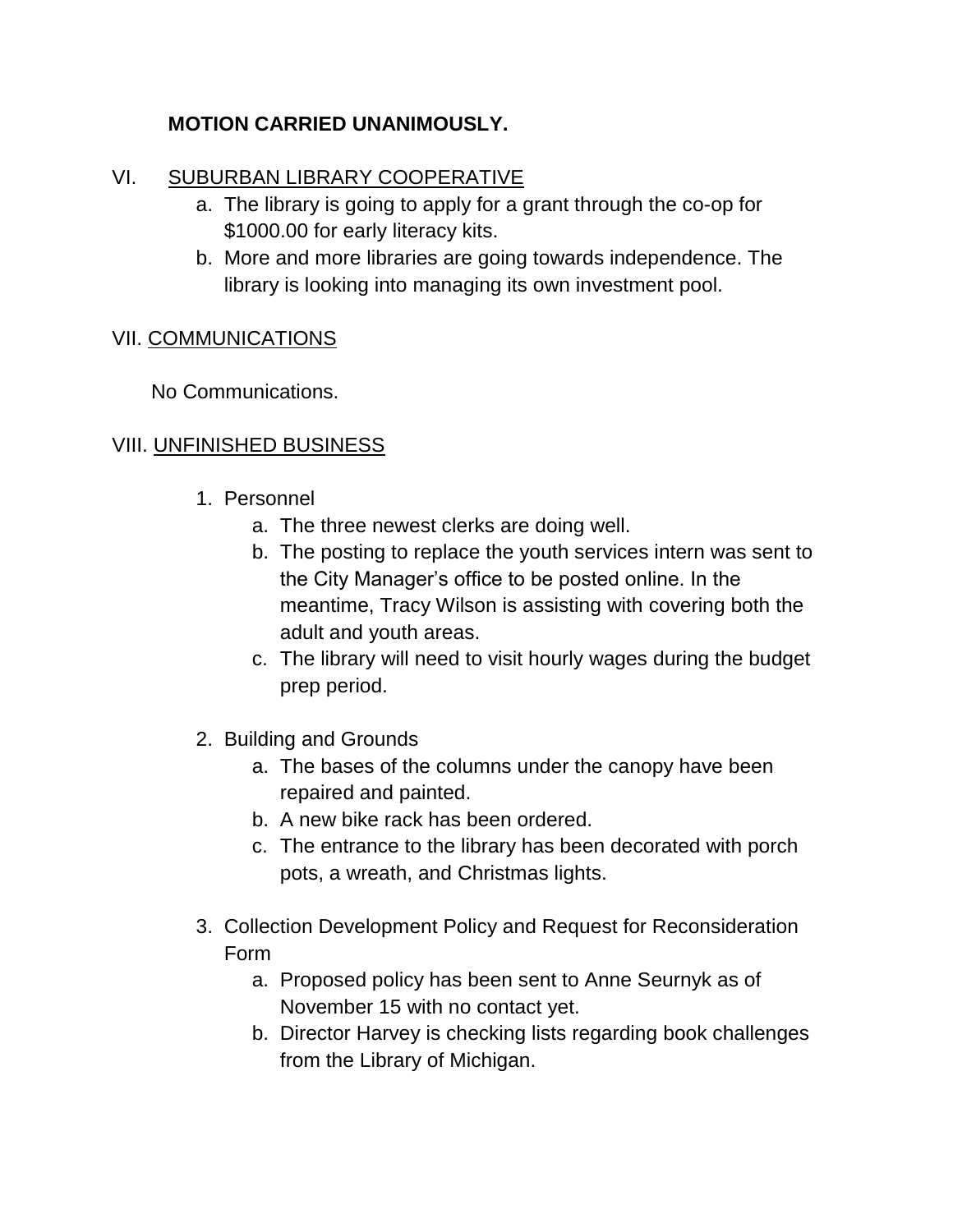- 4. STEM Kits/Grant Application
	- a. The library is applying for a \$2000.00 grant from IEEE (Institute of Electrical and Electronics Engineers) for STEM kits. The grant wants to prioritize libraries that have never had the kits before. Director Harvey would like to start out with STEM kits and then branch out into other topics, such as parenting.

## IX. NEW BUSINESS

- 1. The library has applied for the MI-83 Technology, Libraries, and Communities grant. We should hear back by the end of December. The grant would include chromebooks and tablets to be used for the public, monies for electronic/virtual outreach, and an outdoor tent.
- 2. Director Harvey met online with Pam Seabolt from MCLS on November 30 to talk about a strategic plan quote for the library. She will have the quote by January 1. It would be in the ballpark of \$14,000-\$35000. Director Harvey stressed budget and a difficulty in getting members of the public to participate.
- 3. Gift and Donations Policy

Commissioner Scott made a motion to accept the Gift and Donation Policy. Commissioner Wurm supported the motion.

**ROLL CALL VOTE:** Commissioner VanMarcke - YES, Commissioner Lineberger - YES, Commissioner Wurm - YES, Commissioner Scott- YES. **MOTION CARRIED UNANIMOUSLY.**

4. Director Harvey has been researching the option of eliminating fines. She would like to prepare a report and explore this in February 2022.

## X. ANNOUNCEMENT OF NEXT MEETING

The next meeting will be held on January 10, 2022 at 6:30PM in the Erin Meeting Room.